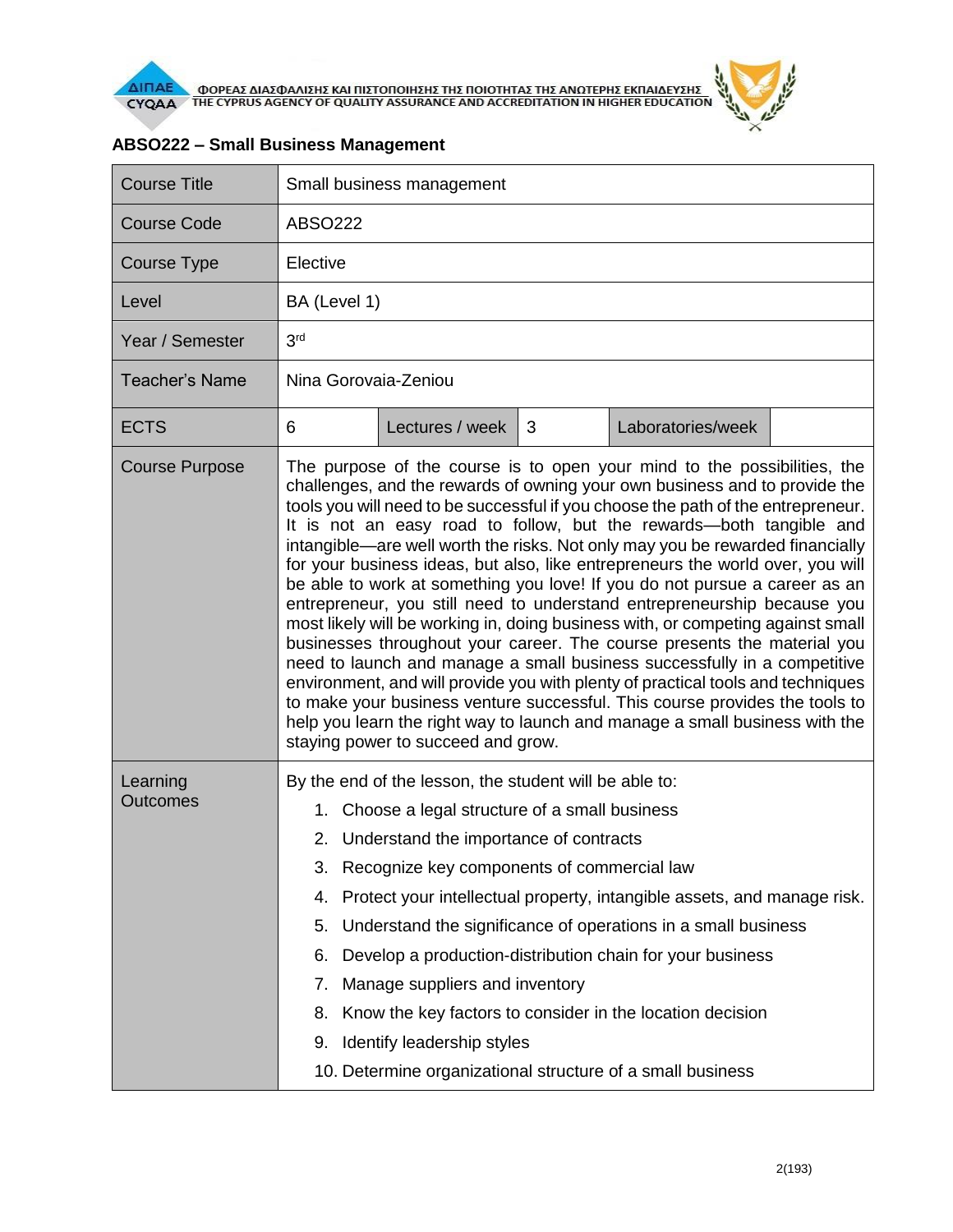

|                       | 11. Understand the functions of human resources management in a small<br>business                    |                    |                                                             |       |  |  |  |
|-----------------------|------------------------------------------------------------------------------------------------------|--------------------|-------------------------------------------------------------|-------|--|--|--|
|                       | 12. Pursue ethical leadership to build an ethical organization                                       |                    |                                                             |       |  |  |  |
|                       | 13. Incorporate social responsibility in your company                                                |                    |                                                             |       |  |  |  |
|                       | 14. Determine how to grow a small business and how to exit from it                                   |                    |                                                             |       |  |  |  |
|                       | 15. Describe how businesses use licensing to profit from their brands                                |                    |                                                             |       |  |  |  |
|                       | 16. Explain how a business can be franchised                                                         |                    |                                                             |       |  |  |  |
|                       | 17. Learn methods of valuing a business                                                              |                    |                                                             |       |  |  |  |
|                       | 18. Discuss five ways to harvest a business                                                          |                    |                                                             |       |  |  |  |
| Prerequisites         | ABSO212                                                                                              |                    | Co-requisites                                               | None. |  |  |  |
|                       |                                                                                                      |                    |                                                             |       |  |  |  |
| <b>Course Content</b> | • Operating a small business effectively                                                             |                    |                                                             |       |  |  |  |
|                       | Addressing legal issues and managing risk<br>$\circ$                                                 |                    |                                                             |       |  |  |  |
|                       | Your competitive advantage<br>$\circ$                                                                |                    |                                                             |       |  |  |  |
|                       | Feasibility revisited: the economics of one unit<br>$\circ$                                          |                    |                                                             |       |  |  |  |
|                       | Determining the value of a business<br>$\circ$                                                       |                    |                                                             |       |  |  |  |
|                       | Operating for success                                                                                |                    |                                                             |       |  |  |  |
|                       | The production - distribution chain<br>$\circ$                                                       |                    |                                                             |       |  |  |  |
|                       | Supply chain management<br>O                                                                         |                    |                                                             |       |  |  |  |
|                       | O                                                                                                    | Managing inventory |                                                             |       |  |  |  |
|                       | $\circ$                                                                                              |                    | Facilities location and design                              |       |  |  |  |
|                       | $\circ$                                                                                              |                    | Key factors in deciding upon a location                     |       |  |  |  |
|                       | O                                                                                                    | management         | Defining quality: ISO9000, Six sigma, total quality         |       |  |  |  |
|                       | $\circ$                                                                                              |                    | Using technology to your advantage                          |       |  |  |  |
|                       | Management, leadership and ethical practices<br>$\bullet$<br>The entrepreneur as a leader<br>$\circ$ |                    |                                                             |       |  |  |  |
|                       |                                                                                                      |                    |                                                             |       |  |  |  |
|                       | $\circ$                                                                                              | Building a team    |                                                             |       |  |  |  |
|                       | O                                                                                                    |                    | Adding employees to your business                           |       |  |  |  |
|                       | $\circ$                                                                                              |                    | Determining organizational structure                        |       |  |  |  |
|                       | Ethical leadership and ethical organizations<br>$\circ$                                              |                    |                                                             |       |  |  |  |
|                       |                                                                                                      |                    | Cashing in the brand: franchising, licensing and harvesting |       |  |  |  |

 $\theta$  $\mathbb{R}$